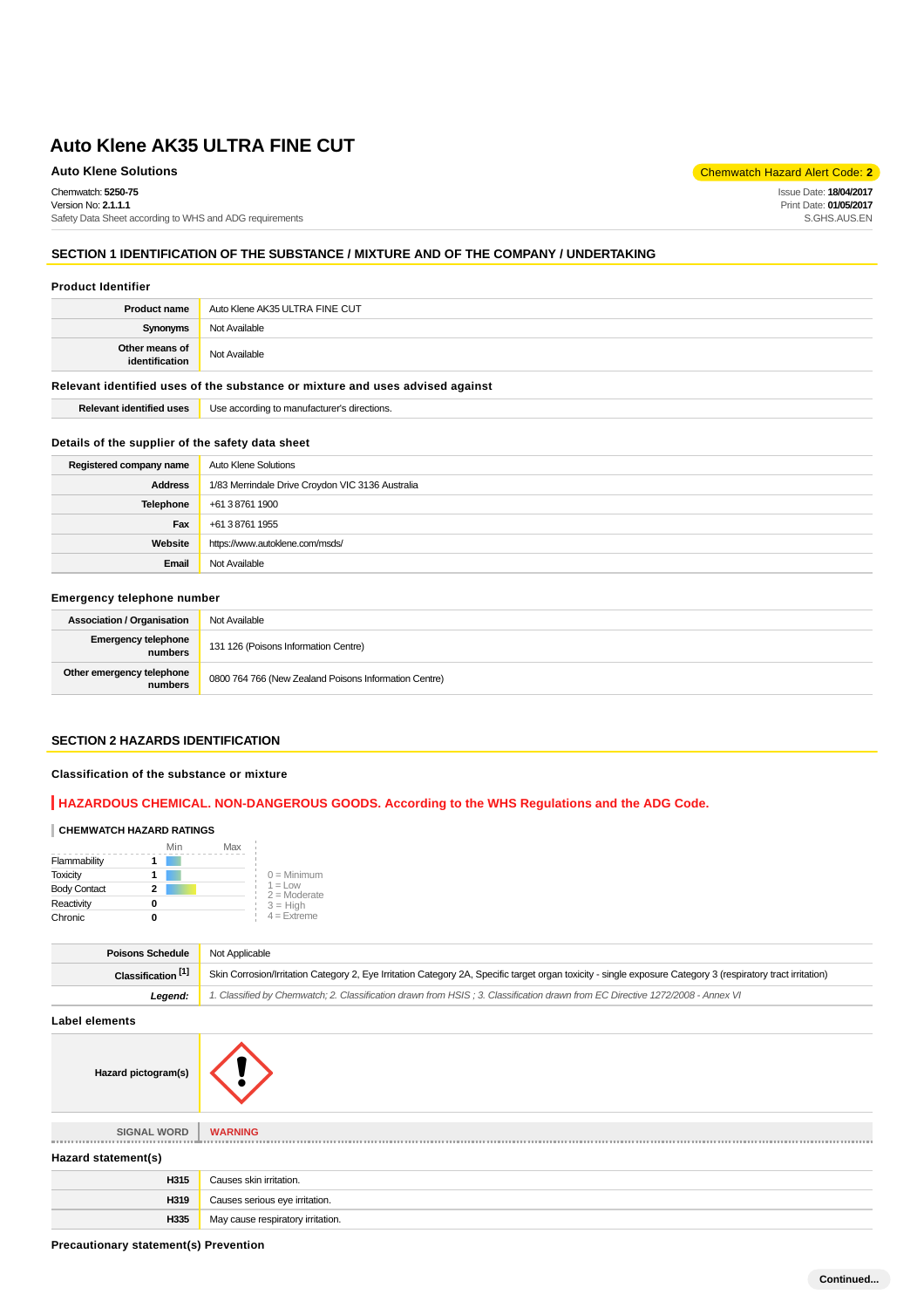| P271 | Use only outdoors or in a well-ventilated area.                            |
|------|----------------------------------------------------------------------------|
| P261 | Avoid breathing mist/vapours/spray.                                        |
| P280 | Wear protective gloves/protective clothing/eye protection/face protection. |

### **Precautionary statement(s) Response**

| P362           | Take off contaminated clothing and wash before reuse.                                                                            |
|----------------|----------------------------------------------------------------------------------------------------------------------------------|
| P305+P351+P338 | IF IN EYES: Rinse cautiously with water for several minutes. Remove contact lenses, if present and easy to do. Continue rinsing. |
| P312           | Call a POISON CENTER or doctor/physician if you feel unwell.                                                                     |
| P337+P313      | If eye irritation persists: Get medical advice/attention.                                                                        |
| P302+P352      | IF ON SKIN: Wash with plenty of soap and water.                                                                                  |
| P304+P340      | IF INHALED: Remove victim to fresh air and keep at rest in a position comfortable for breathing.                                 |
| P332+P313      | If skin irritation occurs: Get medical advice/attention.                                                                         |
|                |                                                                                                                                  |

# **Precautionary statement(s) Storage**

| P405      | Store locked up.                                                 |
|-----------|------------------------------------------------------------------|
| P403+P233 | Store in a well-ventilated place. Keep container tightly closed. |

#### **Precautionary statement(s) Disposal**

**P501** Dispose of contents/container in accordance with local regulations.

### **SECTION 3 COMPOSITION / INFORMATION ON INGREDIENTS**

### **Substances**

See section below for composition of Mixtures

#### **Mixtures**

| <b>CAS No</b> | %[weight] | Name                                        |
|---------------|-----------|---------------------------------------------|
| 1344-28-1.    | 10-30     | aluminium oxide                             |
| 8042-47-5     | $<$ 10    | white mineral oil (petroleum)               |
| 56-81-5       | $<$ 10    | glycerol                                    |
| 64742-47-8    | $<$ 10    | distillates, petroleum, light, hydrotreated |
| 8001-79-4     | <1        | castor oil                                  |
| 102-71-6      | <1        | triethanolamine                             |
| 7732-18-5     | >50       | water                                       |

# **SECTION 4 FIRST AID MEASURES**

### **Description of first aid measures**

| <b>Eye Contact</b>  | If this product comes in contact with the eyes:<br>• Wash out immediately with fresh running water.<br>Ensure complete irrigation of the eye by keeping eyelids apart and away from eye and moving the eyelids by occasionally lifting the upper and lower lids.<br>► Seek medical attention without delay; if pain persists or recurs seek medical attention.<br>► Removal of contact lenses after an eye injury should only be undertaken by skilled personnel.                                   |
|---------------------|-----------------------------------------------------------------------------------------------------------------------------------------------------------------------------------------------------------------------------------------------------------------------------------------------------------------------------------------------------------------------------------------------------------------------------------------------------------------------------------------------------|
| <b>Skin Contact</b> | If skin contact occurs:<br>In mediately remove all contaminated clothing, including footwear.<br>Flush skin and hair with running water (and soap if available).<br>Seek medical attention in event of irritation.                                                                                                                                                                                                                                                                                  |
| Inhalation          | If fumes or combustion products are inhaled remove from contaminated area.<br>Lay patient down. Keep warm and rested.<br>► Prostheses such as false teeth, which may block airway, should be removed, where possible, prior to initiating first aid procedures.<br>▶ Apply artificial respiration if not breathing, preferably with a demand valve resuscitator, bag-valve mask device, or pocket mask as trained. Perform CPR if<br>necessary.<br>Transport to hospital, or doctor, without delay. |
| Ingestion           | If swallowed do <b>NOT</b> induce vomiting.<br>If vomiting occurs, lean patient forward or place on left side (head-down position, if possible) to maintain open airway and prevent aspiration.<br>• Observe the patient carefully.<br>► Never give liquid to a person showing signs of being sleepy or with reduced awareness; i.e. becoming unconscious.<br>• Give water to rinse out mouth, then provide liquid slowly and as much as casualty can comfortably drink.<br>Seek medical advice.    |

#### **Indication of any immediate medical attention and special treatment needed**

Treat symptomatically.

- Manifestation of aluminium toxicity include hypercalcaemia, anaemia, Vitamin D refractory osteodystrophy and a progressive encephalopathy (mixed dysarthria-apraxia of speech, asterixis, tremulousness, myoclonus, dementia, focal seizures). Bone pain, pathological fractures and proximal myopathy can occur.
- Symptoms usually develop insidiously over months to years (in chronic renal failure patients) unless dietary aluminium loads are excessive.
- Serum aluminium levels above 60 ug/ml indicate increased absorption. Potential toxicity occurs above 100 ug/ml and clinical symptoms are present when levels exceed 200 ug/ml.
- Deferoxamine has been used to treat dialysis encephalopathy and osteomalacia. CaNa2EDTA is less effective in chelating aluminium.
	- [Ellenhorn and Barceloux: Medical Toxicology]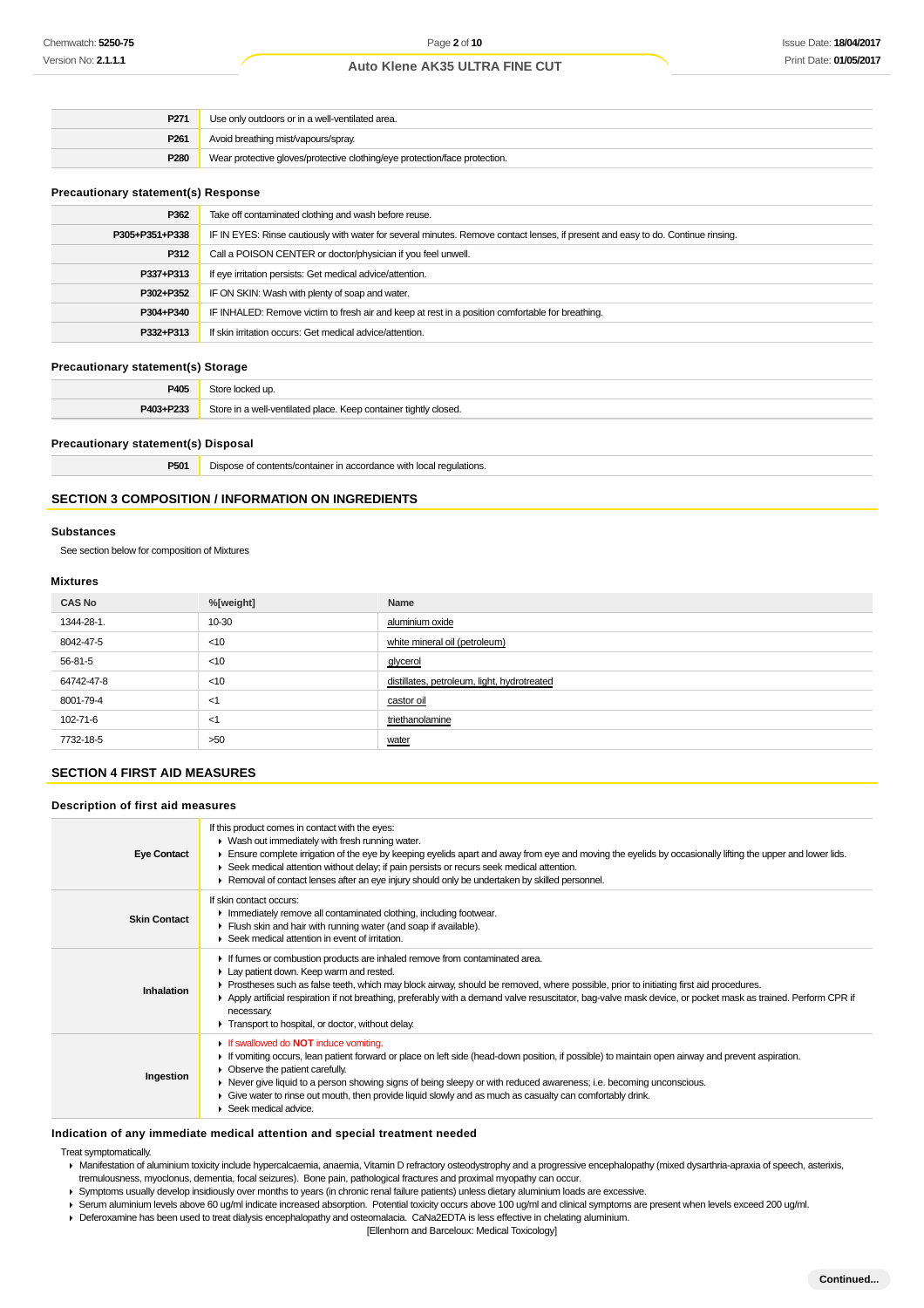# Issue Date: **18/04/2017** Print Date: **01/05/2017**

# **Auto Klene AK35 ULTRA FINE CUT**

# **SECTION 5 FIREFIGHTING MEASURES**

#### **Extinguishing media**

The product contains a substantial proportion of water, therefore there are no restrictions on the type of extinguishing media which may be used. Choice of extinguishing media should take into account surrounding areas.

Though the material is non-combustible, evaporation of water from the mixture, caused by the heat of nearby fire, may produce floating layers of combustible substances. In such an event consider:

 $\cdot$  foam.

- dry chemical powder.
- carbon dioxide.

#### **Special hazards arising from the substrate or mixture**

| <b>Fire Incompatibility</b>    | None known.                                                                                                                                                                                                                                                                                                                                                                                                                                                                                                     |  |  |
|--------------------------------|-----------------------------------------------------------------------------------------------------------------------------------------------------------------------------------------------------------------------------------------------------------------------------------------------------------------------------------------------------------------------------------------------------------------------------------------------------------------------------------------------------------------|--|--|
| <b>Advice for firefighters</b> |                                                                                                                                                                                                                                                                                                                                                                                                                                                                                                                 |  |  |
| <b>Fire Fighting</b>           | Alert Fire Brigade and tell them location and nature of hazard.<br>▶ Wear breathing apparatus plus protective gloves.<br>Prevent, by any means available, spillage from entering drains or water courses.<br>Use water delivered as a fine spray to control fire and cool adjacent area.<br>DO NOT approach containers suspected to be hot.<br>• Cool fire exposed containers with water spray from a protected location.<br>If safe to do so, remove containers from path of fire.                             |  |  |
| <b>Fire/Explosion Hazard</b>   | Combustible.<br>Slight fire hazard when exposed to heat or flame.<br>Heating may cause expansion or decomposition leading to violent rupture of containers.<br>On combustion, may emit toxic fumes of carbon monoxide (CO).<br>• May emit acrid smoke.<br>• Mists containing combustible materials may be explosive.<br>Combustion products include:<br>carbon dioxide (CO2)<br>acrolein<br>hydrogen chloride<br>phosgene<br>hydrogen fluoride<br>other pyrolysis products typical of burning organic material. |  |  |
| <b>HAZCHEM</b>                 | Not Applicable                                                                                                                                                                                                                                                                                                                                                                                                                                                                                                  |  |  |
|                                |                                                                                                                                                                                                                                                                                                                                                                                                                                                                                                                 |  |  |

# **SECTION 6 ACCIDENTAL RELEASE MEASURES**

### **Personal precautions, protective equipment and emergency procedures**

See section 8

### **Environmental precautions**

See section 12

#### **Methods and material for containment and cleaning up**

| <b>Minor Spills</b> | Remove all ignition sources.<br>$\triangleright$ Clean up all spills immediately.<br>Avoid breathing vapours and contact with skin and eyes.<br>$\triangleright$ Control personal contact with the substance, by using protective equipment.<br>Contain and absorb spill with sand, earth, inert material or vermiculite.<br>$\triangleright$ Wipe up.<br>• Place in a suitable, labelled container for waste disposal. |
|---------------------|-------------------------------------------------------------------------------------------------------------------------------------------------------------------------------------------------------------------------------------------------------------------------------------------------------------------------------------------------------------------------------------------------------------------------|
| <b>Major Spills</b> | Moderate hazard.<br>• Clear area of personnel and move upwind.<br>Alert Fire Brigade and tell them location and nature of hazard.<br>• Wear breathing apparatus plus protective gloves.<br>▶ Prevent, by any means available, spillage from entering drains or water course.<br>▶ No smoking, naked lights or ignition sources.<br>Increase ventilation.                                                                |

Personal Protective Equipment advice is contained in Section 8 of the SDS.

# **SECTION 7 HANDLING AND STORAGE**

| Precautions for safe handling |                                                                                                                                                                                                                                                                                 |  |
|-------------------------------|---------------------------------------------------------------------------------------------------------------------------------------------------------------------------------------------------------------------------------------------------------------------------------|--|
| Safe handling                 | <b>DO NOT</b> allow clothing wet with material to stay in contact with skin<br>Avoid all personal contact, including inhalation.<br>• Wear protective clothing when risk of exposure occurs.<br>▶ Use in a well-ventilated area.<br>Prevent concentration in hollows and sumps. |  |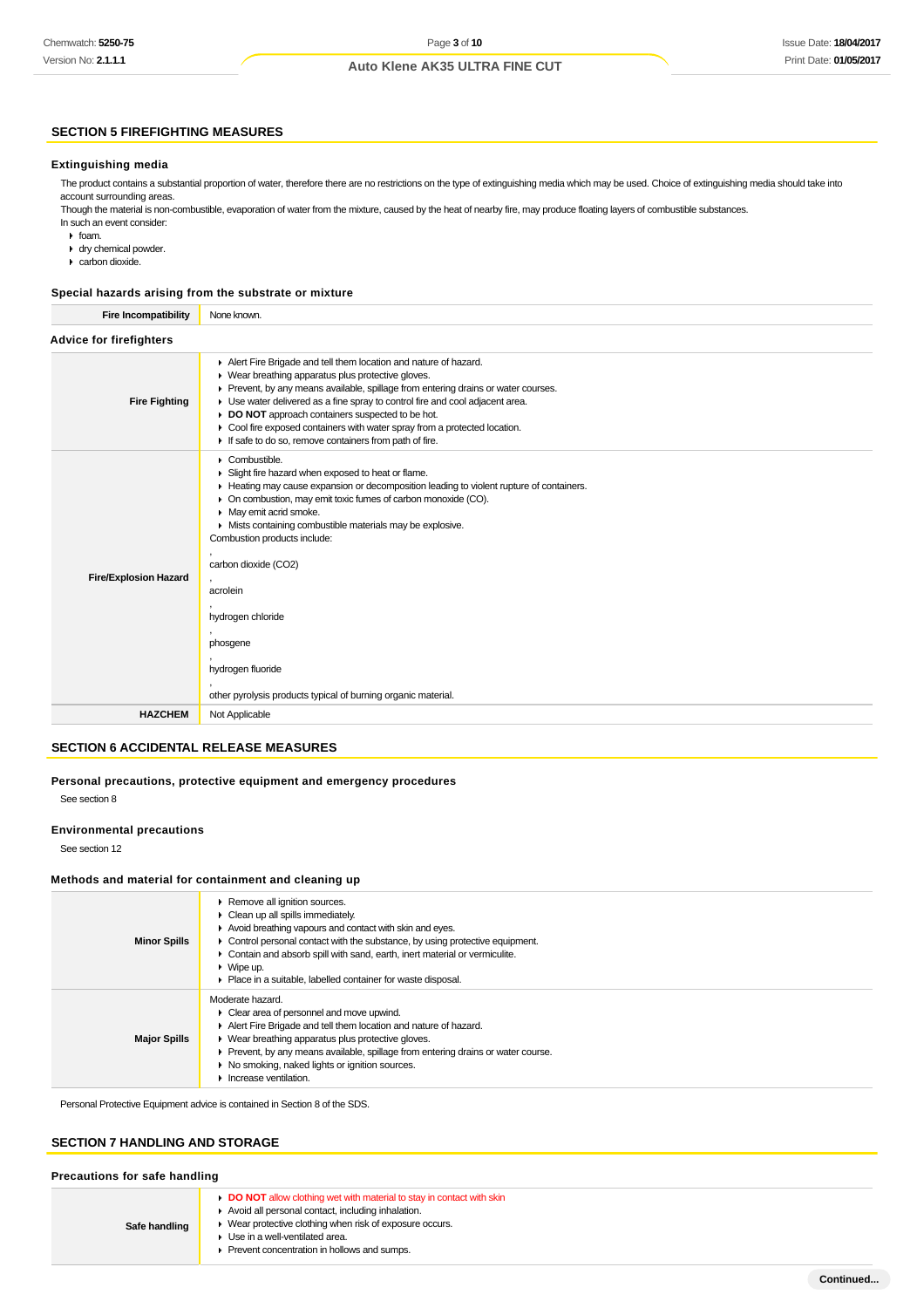|                                                              | DO NOT enter confined spaces until atmosphere has been checked.<br>DO NOT allow material to contact humans, exposed food or food utensils.<br>Avoid contact with incompatible materials.                                                                                                                                                                                                                             |  |
|--------------------------------------------------------------|----------------------------------------------------------------------------------------------------------------------------------------------------------------------------------------------------------------------------------------------------------------------------------------------------------------------------------------------------------------------------------------------------------------------|--|
| Other information                                            | Store in original containers.<br>▶ Keep containers securely sealed.<br>▶ No smoking, naked lights or ignition sources.<br>Store in a cool, dry, well-ventilated area.<br>Store away from incompatible materials and foodstuff containers.<br>▶ Protect containers against physical damage and check regularly for leaks.<br>• Observe manufacturer's storage and handling recommendations contained within this SDS. |  |
| Conditions for safe storage, including any incompatibilities |                                                                                                                                                                                                                                                                                                                                                                                                                      |  |
| Suitable container                                           | $\triangleright$ Metal can or drum<br>▶ Packaging as recommended by manufacturer.<br>• Check all containers are clearly labelled and free from leaks.                                                                                                                                                                                                                                                                |  |

**Storage incompatibility Avoid reaction with oxidising agents** 

# **SECTION 8 EXPOSURE CONTROLS / PERSONAL PROTECTION**

# **Control parameters**

# **OCCUPATIONAL EXPOSURE LIMITS (OEL)**

### **INGREDIENT DATA**

| Source                       | Ingredient                                  | <b>Material name</b>      | <b>TWA</b>        | <b>STEL</b>   | Peak          | <b>Notes</b>  |
|------------------------------|---------------------------------------------|---------------------------|-------------------|---------------|---------------|---------------|
| Australia Exposure Standards | aluminium oxide                             | Aluminium oxide           | $10 \text{ mg/m}$ | Not Available | Not Available | Not Available |
| Australia Exposure Standards | white mineral oil (petroleum)               | White spirits             | 790 mg/m3         | Not Available | Not Available | Not Available |
| Australia Exposure Standards | qlycerol                                    | Glycerin mist             | $10 \text{ mg/m}$ | Not Available | Not Available | Not Available |
| Australia Exposure Standards | distillates, petroleum, light, hydrotreated | Oil mist, refined mineral | $5 \text{ mg/m}$  | Not Available | Not Available | Not Available |
| Australia Exposure Standards | triethanolamine                             | Triethanolamine           | $5 \text{ mg/m}$  | Not Available | Not Available | Sen           |

**EMERGENCY LIMITS**

| Ingredient                                     | Material name                                                             |                     | TEEL-1               | TEEL-2            | TEEL-3                 |
|------------------------------------------------|---------------------------------------------------------------------------|---------------------|----------------------|-------------------|------------------------|
| aluminium oxide                                | Aluminum oxide; (Alumina)                                                 |                     | $5.7 \text{ mg/m}$ 3 | $15 \text{ mg/m}$ | $25 \,\mathrm{mq/m}$ 3 |
| white mineral oil (petroleum)                  | Stoddard solvent; (Mineral spirits, 85% nonane and 15% trimethyl benzene) |                     | 300 mg/m3            | 1,800 mg/m3       | 29500 mg/m3            |
| glycerol                                       | Glycerine (mist); (Glycerol; Glycerin)                                    |                     | 45 mg/m3             | 860 mg/m3         | 2,500 mg/m3            |
| triethanolamine                                | Triethanolamine; (Trihydroxytriethylamine)                                |                     | $15 \text{ mg/m}$    | 240 mg/m3         | 1,500 mg/m3            |
|                                                |                                                                           |                     |                      |                   |                        |
| Ingredient                                     | <b>Original IDLH</b>                                                      | <b>Revised IDLH</b> |                      |                   |                        |
| aluminium oxide                                | Not Available                                                             | Not Available       |                      |                   |                        |
| white mineral oil (petroleum)                  | 29,500 mg/m3                                                              | 20,000 mg/m3        |                      |                   |                        |
| glycerol                                       | Not Available                                                             | Not Available       |                      |                   |                        |
| distillates, petroleum, light,<br>hydrotreated | Not Available                                                             | Not Available       |                      |                   |                        |
| castor oil                                     | Not Available                                                             | Not Available       |                      |                   |                        |
| triethanolamine                                | Not Available                                                             | Not Available       |                      |                   |                        |
| water                                          | Not Available                                                             | Not Available       |                      |                   |                        |

# **Exposure controls**

| Appropriate engineering<br>controls | Engineering controls are used to remove a hazard or place a barrier between the worker and the hazard. Well-designed engineering controls can be highly<br>effective in protecting workers and will typically be independent of worker interactions to provide this high level of protection.<br>The basic types of engineering controls are:<br>Process controls which involve changing the way a job activity or process is done to reduce the risk.<br>Enclosure and/or isolation of emission source which keeps a selected hazard "physically" away from the worker and ventilation that strategically "adds" and<br>"removes" air in the work environment. Ventilation can remove or dilute an air contaminant if designed properly. The design of a ventilation system must match<br>the particular process and chemical or contaminant in use.<br>Employers may need to use multiple types of controls to prevent employee overexposure. |
|-------------------------------------|-------------------------------------------------------------------------------------------------------------------------------------------------------------------------------------------------------------------------------------------------------------------------------------------------------------------------------------------------------------------------------------------------------------------------------------------------------------------------------------------------------------------------------------------------------------------------------------------------------------------------------------------------------------------------------------------------------------------------------------------------------------------------------------------------------------------------------------------------------------------------------------------------------------------------------------------------|
| <b>Personal protection</b>          | <b>TRACK</b>                                                                                                                                                                                                                                                                                                                                                                                                                                                                                                                                                                                                                                                                                                                                                                                                                                                                                                                                    |
| Eye and face protection             | Safety glasses with side shields.<br>Chemical goggles.<br>• Contact lenses may pose a special hazard; soft contact lenses may absorb and concentrate irritants. A written policy document, describing the wearing of<br>lenses or restrictions on use, should be created for each workplace or task. This should include a review of lens absorption and adsorption for the class of<br>chemicals in use and an account of injury experience. Medical and first-aid personnel should be trained in their removal and suitable equipment should be<br>readily available. In the event of chemical exposure, begin eye irrigation immediately and remove contact lens as soon as practicable.                                                                                                                                                                                                                                                     |
| <b>Skin protection</b>              | See Hand protection below                                                                                                                                                                                                                                                                                                                                                                                                                                                                                                                                                                                                                                                                                                                                                                                                                                                                                                                       |
| Hands/feet protection               | ▶ Wear chemical protective gloves, e.g. PVC.<br>• Wear safety footwear or safety gumboots, e.g. Rubber<br>The selection of suitable gloves does not only depend on the material, but also on further marks of quality which vary from manufacturer to manufacturer. Where                                                                                                                                                                                                                                                                                                                                                                                                                                                                                                                                                                                                                                                                       |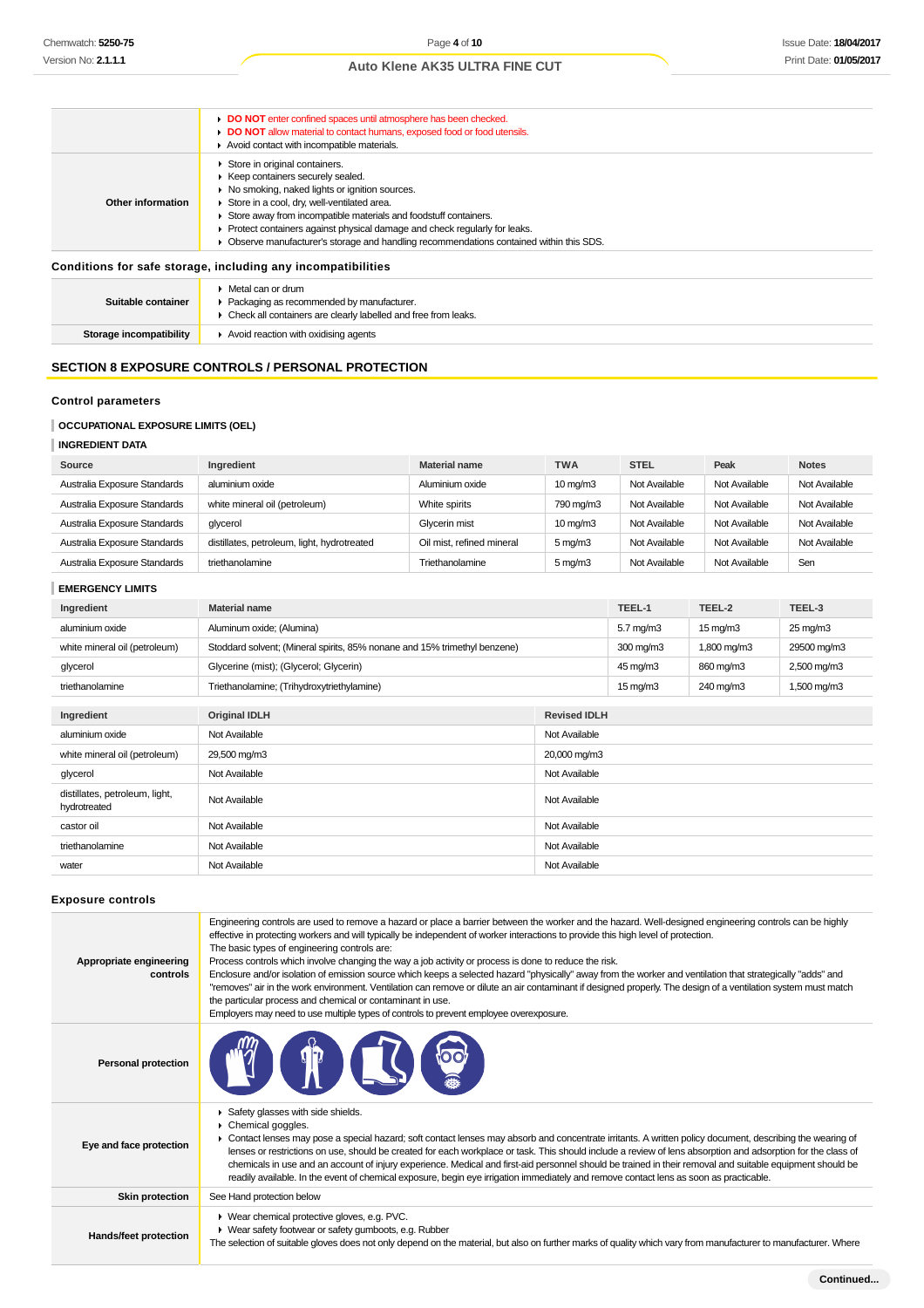|                        | the chemical is a preparation of several substances, the resistance of the glove material can not be calculated in advance and has therefore to be checked prior<br>to the application.<br>The exact break through time for substances has to be obtained from the manufacturer of the protective gloves and has to be observed when making a final<br>choice.<br>Personal hygiene is a key element of effective hand care. Gloves must only be worn on clean hands. After using gloves, hands should be washed and dried<br>thoroughly. Application of a non-perfumed moisturizer is recommended. |
|------------------------|----------------------------------------------------------------------------------------------------------------------------------------------------------------------------------------------------------------------------------------------------------------------------------------------------------------------------------------------------------------------------------------------------------------------------------------------------------------------------------------------------------------------------------------------------------------------------------------------------|
| <b>Body protection</b> | See Other protection below                                                                                                                                                                                                                                                                                                                                                                                                                                                                                                                                                                         |
| Other protection       | $\triangleright$ Overalls.<br>▶ P.V.C. apron.<br>$\blacktriangleright$ Barrier cream.<br>▶ Skin cleansing cream.<br>Eve wash unit.                                                                                                                                                                                                                                                                                                                                                                                                                                                                 |
| <b>Thermal hazards</b> | Not Available                                                                                                                                                                                                                                                                                                                                                                                                                                                                                                                                                                                      |

#### **Recommended material(s)**

#### **GLOVE SELECTION INDEX**

Glove selection is based on a modified presentation of the:

 **"Forsberg Clothing Performance Index".**

 The effect(s) of the following substance(s) are taken into account in the **computergenerated** selection:

Auto Klene AK35 ULTRA FINE CUT

| <b>Material</b>       | CPI |
|-----------------------|-----|
| <b>BUTYL</b>          | C   |
| <b>NATURAL RUBBER</b> | C   |
| NATURAL+NEOPRENE      | C   |
| <b>NEOPRENE</b>       | C   |
| NEOPRENE/NATURAL      | C   |
| <b>NITRILE</b>        | C   |
| <b>PVA</b>            | C   |
| <b>PVC</b>            | C   |
| <b>VITON</b>          | C   |
| ##castor              | oil |

\* CPI - Chemwatch Performance Index

A: Best Selection

B: Satisfactory; may degrade after 4 hours continuous immersion

C: Poor to Dangerous Choice for other than short term immersion

**NOTE**: As a series of factors will influence the actual performance of the glove, a final selection must be based on detailed observation -

\* Where the glove is to be used on a short term, casual or infrequent basis, factors such as

"feel" or convenience (e.g. disposability), may dictate a choice of gloves which might otherwise

be unsuitable following long-term or frequent use. A qualified practitioner should be consulted.

# **SECTION 9 PHYSICAL AND CHEMICAL PROPERTIES**

### **Information on basic physical and chemical properties**

**Appearance** Off white, creamy thick liquid with a little odour; mixes with water.|Viscosity: 6500-7500 cps (20degC)

| <b>Physical state</b>                           | liquid         | Relative density (Water = 1)                      | $0.95 - 1.10$  |
|-------------------------------------------------|----------------|---------------------------------------------------|----------------|
| Odour                                           | Not Available  | <b>Partition coefficient</b><br>n-octanol / water | Not Available  |
| Odour threshold                                 | Not Available  | Auto-ignition temperature<br>$(^{\circ}C)$        | Not Available  |
| pH (as supplied)                                | $8-9$          | Decomposition<br>temperature                      | Not Available  |
| Melting point / freezing<br>point $(^{\circ}C)$ | $\mathbf 0$    | Viscosity (cSt)                                   | Not Available  |
| Initial boiling point and<br>boiling range (°C) | Not Available  | Molecular weight (g/mol)                          | Not Applicable |
| Flash point (°C)                                | >95            | <b>Taste</b>                                      | Not Available  |
| <b>Evaporation rate</b>                         | Not Available  | <b>Explosive properties</b>                       | Not Available  |
| Flammability                                    | Not Applicable | <b>Oxidising properties</b>                       | Not Available  |
| Upper Explosive Limit (%)                       | Not Available  | Surface Tension (dyn/cm or<br>$mN/m$ )            | Not Available  |
| Lower Explosive Limit (%)                       | Not Available  | <b>Volatile Component (%vol)</b>                  | Not Available  |
| Vapour pressure (kPa)                           | Not Available  | Gas group                                         | Not Available  |
| Solubility in water (g/L)                       | Miscible       | pH as a solution (1%)                             | Not Available  |
| Vapour density (Air = 1)                        | Not Available  | VOC g/L                                           | Not Available  |

**Continued...**

# **Auto Klene AK35 ULTRA FINE CUT**

# **Respiratory protection**

Type AK-P Filter of sufficient capacity. (AS/NZS 1716 & 1715, EN 143:2000 & 149:2001, ANSI Z88 or national equivalent)

Where the concentration of gas/particulates in the breathing zone, approaches or exceeds the "Exposure Standard" (or ES), respiratory protection is required.

Degree of protection varies with both face-piece and Class of filter; the nature of protection varies with Type of filter.

| <b>Required Minimum</b><br><b>Protection Factor</b> | <b>Half-Face</b><br>Respirator | <b>Full-Face</b><br>Respirator     | <b>Powered Air</b><br>Respirator        |
|-----------------------------------------------------|--------------------------------|------------------------------------|-----------------------------------------|
| up to $10 \times ES$                                | AK-AUS P2                      | -                                  | AK-PAPR-AUS /<br>Class 1 P <sub>2</sub> |
| up to $50 \times ES$                                |                                | AK-AUS / Class<br>1 P <sub>2</sub> |                                         |
| up to $100 \times ES$                               | ۰                              | AK-2 P2                            | AK-PAPR-2 P2 ^                          |

#### ^ - Full-face

A(All classes) = Organic vapours, B AUS or B1 = Acid gasses, B2 = Acid gas or hydrogen cyanide(HCN), B3 = Acid gas or hydrogen cyanide(HCN), E = Sulfur dioxide(SO2), G = Agricultural chemicals, K = Ammonia(NH3), Hg = Mercury, NO = Oxides of nitrogen, MB = Methyl bromide, AX = Low boiling point organic compounds(below 65 degC)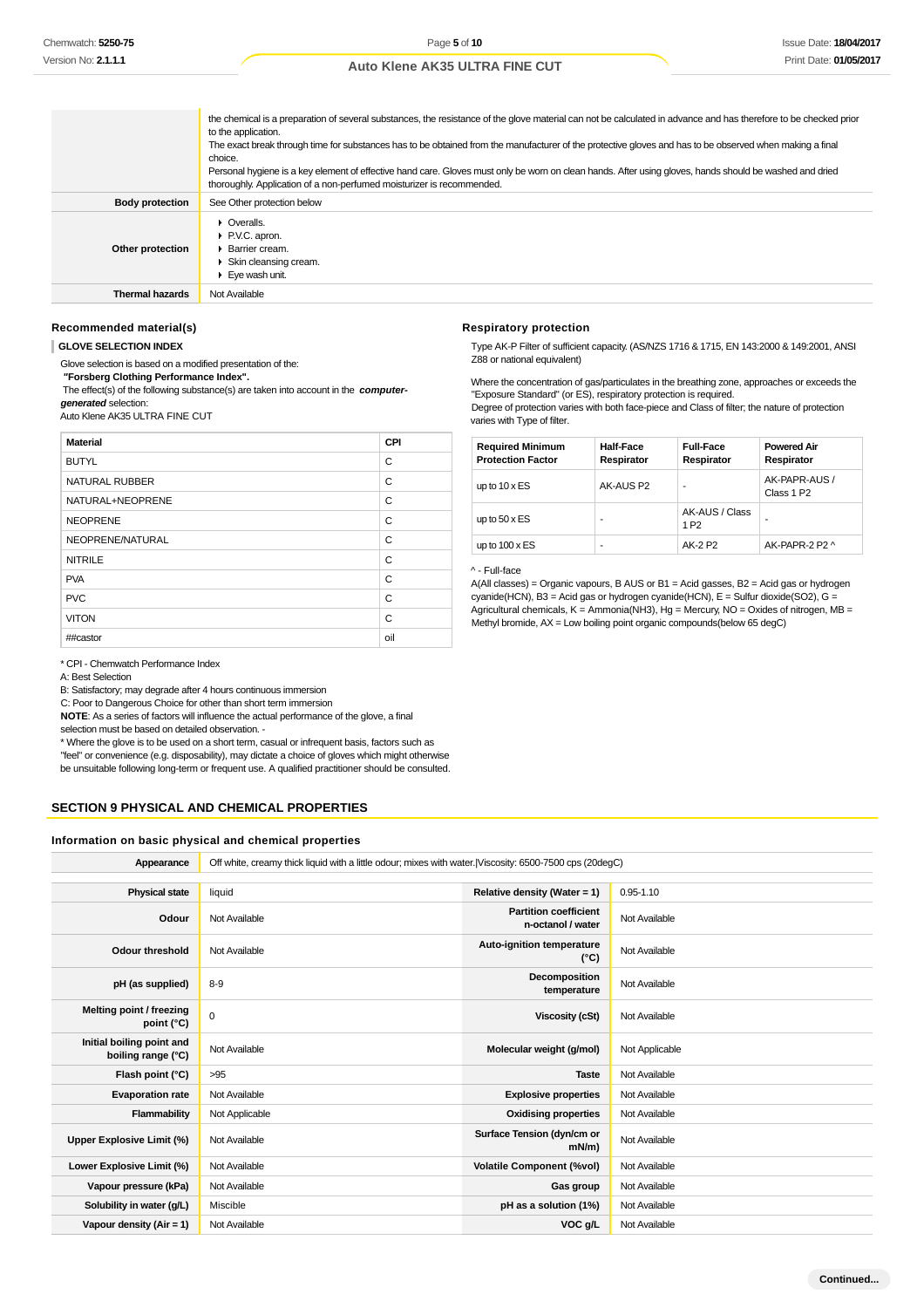# **SECTION 10 STABILITY AND REACTIVITY**

| Reactivity                                 | See section 7                                                                                                                      |
|--------------------------------------------|------------------------------------------------------------------------------------------------------------------------------------|
| <b>Chemical stability</b>                  | • Unstable in the presence of incompatible materials.<br>Product is considered stable.<br>Hazardous polymerisation will not occur. |
| Possibility of hazardous<br>reactions      | See section 7                                                                                                                      |
| <b>Conditions to avoid</b>                 | See section 7                                                                                                                      |
| Incompatible materials                     | See section 7                                                                                                                      |
| <b>Hazardous decomposition</b><br>products | See section 5                                                                                                                      |

# **SECTION 11 TOXICOLOGICAL INFORMATION**

# **Information on toxicological effects**

| Accidental ingestion of the material may be damaging to the health of the individual.<br>Ingestion<br>Ingestion may result in nausea, abdominal irritation, pain and vomiting<br>This material can cause inflammation of the skin on contact in some persons.<br>The material may accentuate any pre-existing dermatitis condition<br><b>Skin Contact</b><br>Open cuts, abraded or irritated skin should not be exposed to this material<br>Entry into the blood-stream, through, for example, cuts, abrasions or lesions, may produce systemic injury with harmful effects. Examine the skin prior to the use<br>of the material and ensure that any external damage is suitably protected.<br>This material can cause eye irritation and damage in some persons.<br>Eye<br>Long-term exposure to respiratory irritants may result in airways disease, involving difficulty breathing and related whole-body problems.<br>There has been some concern that this material can cause cancer or mutations but there is not enough data to make an assessment.<br><b>Chronic</b><br>Substance accumulation, in the human body, may occur and may cause some concern following repeated or long-term occupational exposure.<br>Exposure to large doses of aluminium has been connected with the degenerative brain disease Alzheimer's Disease.<br><b>TOXICITY</b><br><b>IRRITATION</b><br>Auto Klene AK35 ULTRA<br>Dermal (Rabbit) LD50: >2000 mg/kg <sup>[2]</sup><br>Not Available<br><b>FINE CUT</b><br>Oral (Rat) LD50: >5000 mg/kg <sup>[2]</sup><br><b>TOXICITY</b><br><b>IRRITATION</b><br>aluminium oxide<br>Oral (rat) LD50: >2000 mg/kg <sup>[1]</sup><br>Not Available<br><b>TOXICITY</b><br><b>IRRITATION</b><br>white mineral oil<br>Dermal (rabbit) LD50: >2000 mg/kg <sup>[1]</sup><br>Not Available<br>(petroleum)<br>Oral (rat) LD50: >5000 mg/kg <sup>[1]</sup><br><b>TOXICITY</b><br><b>IRRITATION</b><br>glycerol<br>Oral (rat) LD50: 12600 mg/kg <sup>[2]</sup><br>Not Available<br><b>TOXICITY</b><br><b>IRRITATION</b><br>distillates, petroleum, light,<br>Dermal (rabbit) LD50: >2000 mg/kg <sup>[1]</sup><br>Not Available<br>hydrotreated<br>Oral (rat) LD50: >5000 mg/kg <sup>[1]</sup><br><b>TOXICITY</b><br><b>IRRITATION</b><br>Not Available<br>Eye (rabbit): 500 mg mild<br>castor oil<br>Skin (human): 50 mg/48h mild<br>Skin (rabbit): 100 mg/24h SEVERE<br><b>IRRITATION</b><br><b>TOXICITY</b><br>dermal (rat) LD50: >16000 mg/kg, [2]<br>Eye (rabbit): 0.1 ml -<br>Oral (rat) LD50: 5560 mg/kg(calc.)-[2]<br>Eye (rabbit): 10 mg - mild<br>Eye (rabbit): 5.62 mg - SEVERE<br>triethanolamine<br>minor conjunctival irritation<br>no irritation *<br>Skin (human): 15 mg/3d (int)-mild<br>Skin (rabbit): 4 h occluded | Inhaled | Not normally a hazard due to non-volatile nature of product<br>The material can cause respiratory irritation in some persons. The body's response to such irritation can cause further lung damage.<br>Inhalation of vapours or aerosols (mists, fumes), generated by the material during the course of normal handling, may be damaging to the health of the<br>individual. |  |  |  |
|---------------------------------------------------------------------------------------------------------------------------------------------------------------------------------------------------------------------------------------------------------------------------------------------------------------------------------------------------------------------------------------------------------------------------------------------------------------------------------------------------------------------------------------------------------------------------------------------------------------------------------------------------------------------------------------------------------------------------------------------------------------------------------------------------------------------------------------------------------------------------------------------------------------------------------------------------------------------------------------------------------------------------------------------------------------------------------------------------------------------------------------------------------------------------------------------------------------------------------------------------------------------------------------------------------------------------------------------------------------------------------------------------------------------------------------------------------------------------------------------------------------------------------------------------------------------------------------------------------------------------------------------------------------------------------------------------------------------------------------------------------------------------------------------------------------------------------------------------------------------------------------------------------------------------------------------------------------------------------------------------------------------------------------------------------------------------------------------------------------------------------------------------------------------------------------------------------------------------------------------------------------------------------------------------------------------------------------------------------------------------------------------------------------------------------------------------------------------------------------------------------------------------------------------------------------------------------------------------------------------------------------------------------------------------------------------------------------------------------------------------------|---------|------------------------------------------------------------------------------------------------------------------------------------------------------------------------------------------------------------------------------------------------------------------------------------------------------------------------------------------------------------------------------|--|--|--|
|                                                                                                                                                                                                                                                                                                                                                                                                                                                                                                                                                                                                                                                                                                                                                                                                                                                                                                                                                                                                                                                                                                                                                                                                                                                                                                                                                                                                                                                                                                                                                                                                                                                                                                                                                                                                                                                                                                                                                                                                                                                                                                                                                                                                                                                                                                                                                                                                                                                                                                                                                                                                                                                                                                                                                         |         |                                                                                                                                                                                                                                                                                                                                                                              |  |  |  |
|                                                                                                                                                                                                                                                                                                                                                                                                                                                                                                                                                                                                                                                                                                                                                                                                                                                                                                                                                                                                                                                                                                                                                                                                                                                                                                                                                                                                                                                                                                                                                                                                                                                                                                                                                                                                                                                                                                                                                                                                                                                                                                                                                                                                                                                                                                                                                                                                                                                                                                                                                                                                                                                                                                                                                         |         |                                                                                                                                                                                                                                                                                                                                                                              |  |  |  |
|                                                                                                                                                                                                                                                                                                                                                                                                                                                                                                                                                                                                                                                                                                                                                                                                                                                                                                                                                                                                                                                                                                                                                                                                                                                                                                                                                                                                                                                                                                                                                                                                                                                                                                                                                                                                                                                                                                                                                                                                                                                                                                                                                                                                                                                                                                                                                                                                                                                                                                                                                                                                                                                                                                                                                         |         |                                                                                                                                                                                                                                                                                                                                                                              |  |  |  |
|                                                                                                                                                                                                                                                                                                                                                                                                                                                                                                                                                                                                                                                                                                                                                                                                                                                                                                                                                                                                                                                                                                                                                                                                                                                                                                                                                                                                                                                                                                                                                                                                                                                                                                                                                                                                                                                                                                                                                                                                                                                                                                                                                                                                                                                                                                                                                                                                                                                                                                                                                                                                                                                                                                                                                         |         |                                                                                                                                                                                                                                                                                                                                                                              |  |  |  |
|                                                                                                                                                                                                                                                                                                                                                                                                                                                                                                                                                                                                                                                                                                                                                                                                                                                                                                                                                                                                                                                                                                                                                                                                                                                                                                                                                                                                                                                                                                                                                                                                                                                                                                                                                                                                                                                                                                                                                                                                                                                                                                                                                                                                                                                                                                                                                                                                                                                                                                                                                                                                                                                                                                                                                         |         |                                                                                                                                                                                                                                                                                                                                                                              |  |  |  |
|                                                                                                                                                                                                                                                                                                                                                                                                                                                                                                                                                                                                                                                                                                                                                                                                                                                                                                                                                                                                                                                                                                                                                                                                                                                                                                                                                                                                                                                                                                                                                                                                                                                                                                                                                                                                                                                                                                                                                                                                                                                                                                                                                                                                                                                                                                                                                                                                                                                                                                                                                                                                                                                                                                                                                         |         |                                                                                                                                                                                                                                                                                                                                                                              |  |  |  |
|                                                                                                                                                                                                                                                                                                                                                                                                                                                                                                                                                                                                                                                                                                                                                                                                                                                                                                                                                                                                                                                                                                                                                                                                                                                                                                                                                                                                                                                                                                                                                                                                                                                                                                                                                                                                                                                                                                                                                                                                                                                                                                                                                                                                                                                                                                                                                                                                                                                                                                                                                                                                                                                                                                                                                         |         |                                                                                                                                                                                                                                                                                                                                                                              |  |  |  |
|                                                                                                                                                                                                                                                                                                                                                                                                                                                                                                                                                                                                                                                                                                                                                                                                                                                                                                                                                                                                                                                                                                                                                                                                                                                                                                                                                                                                                                                                                                                                                                                                                                                                                                                                                                                                                                                                                                                                                                                                                                                                                                                                                                                                                                                                                                                                                                                                                                                                                                                                                                                                                                                                                                                                                         |         |                                                                                                                                                                                                                                                                                                                                                                              |  |  |  |
|                                                                                                                                                                                                                                                                                                                                                                                                                                                                                                                                                                                                                                                                                                                                                                                                                                                                                                                                                                                                                                                                                                                                                                                                                                                                                                                                                                                                                                                                                                                                                                                                                                                                                                                                                                                                                                                                                                                                                                                                                                                                                                                                                                                                                                                                                                                                                                                                                                                                                                                                                                                                                                                                                                                                                         |         |                                                                                                                                                                                                                                                                                                                                                                              |  |  |  |
|                                                                                                                                                                                                                                                                                                                                                                                                                                                                                                                                                                                                                                                                                                                                                                                                                                                                                                                                                                                                                                                                                                                                                                                                                                                                                                                                                                                                                                                                                                                                                                                                                                                                                                                                                                                                                                                                                                                                                                                                                                                                                                                                                                                                                                                                                                                                                                                                                                                                                                                                                                                                                                                                                                                                                         |         |                                                                                                                                                                                                                                                                                                                                                                              |  |  |  |
|                                                                                                                                                                                                                                                                                                                                                                                                                                                                                                                                                                                                                                                                                                                                                                                                                                                                                                                                                                                                                                                                                                                                                                                                                                                                                                                                                                                                                                                                                                                                                                                                                                                                                                                                                                                                                                                                                                                                                                                                                                                                                                                                                                                                                                                                                                                                                                                                                                                                                                                                                                                                                                                                                                                                                         |         |                                                                                                                                                                                                                                                                                                                                                                              |  |  |  |
|                                                                                                                                                                                                                                                                                                                                                                                                                                                                                                                                                                                                                                                                                                                                                                                                                                                                                                                                                                                                                                                                                                                                                                                                                                                                                                                                                                                                                                                                                                                                                                                                                                                                                                                                                                                                                                                                                                                                                                                                                                                                                                                                                                                                                                                                                                                                                                                                                                                                                                                                                                                                                                                                                                                                                         |         |                                                                                                                                                                                                                                                                                                                                                                              |  |  |  |
|                                                                                                                                                                                                                                                                                                                                                                                                                                                                                                                                                                                                                                                                                                                                                                                                                                                                                                                                                                                                                                                                                                                                                                                                                                                                                                                                                                                                                                                                                                                                                                                                                                                                                                                                                                                                                                                                                                                                                                                                                                                                                                                                                                                                                                                                                                                                                                                                                                                                                                                                                                                                                                                                                                                                                         |         |                                                                                                                                                                                                                                                                                                                                                                              |  |  |  |
|                                                                                                                                                                                                                                                                                                                                                                                                                                                                                                                                                                                                                                                                                                                                                                                                                                                                                                                                                                                                                                                                                                                                                                                                                                                                                                                                                                                                                                                                                                                                                                                                                                                                                                                                                                                                                                                                                                                                                                                                                                                                                                                                                                                                                                                                                                                                                                                                                                                                                                                                                                                                                                                                                                                                                         |         |                                                                                                                                                                                                                                                                                                                                                                              |  |  |  |
|                                                                                                                                                                                                                                                                                                                                                                                                                                                                                                                                                                                                                                                                                                                                                                                                                                                                                                                                                                                                                                                                                                                                                                                                                                                                                                                                                                                                                                                                                                                                                                                                                                                                                                                                                                                                                                                                                                                                                                                                                                                                                                                                                                                                                                                                                                                                                                                                                                                                                                                                                                                                                                                                                                                                                         |         |                                                                                                                                                                                                                                                                                                                                                                              |  |  |  |
|                                                                                                                                                                                                                                                                                                                                                                                                                                                                                                                                                                                                                                                                                                                                                                                                                                                                                                                                                                                                                                                                                                                                                                                                                                                                                                                                                                                                                                                                                                                                                                                                                                                                                                                                                                                                                                                                                                                                                                                                                                                                                                                                                                                                                                                                                                                                                                                                                                                                                                                                                                                                                                                                                                                                                         |         |                                                                                                                                                                                                                                                                                                                                                                              |  |  |  |
|                                                                                                                                                                                                                                                                                                                                                                                                                                                                                                                                                                                                                                                                                                                                                                                                                                                                                                                                                                                                                                                                                                                                                                                                                                                                                                                                                                                                                                                                                                                                                                                                                                                                                                                                                                                                                                                                                                                                                                                                                                                                                                                                                                                                                                                                                                                                                                                                                                                                                                                                                                                                                                                                                                                                                         |         |                                                                                                                                                                                                                                                                                                                                                                              |  |  |  |
|                                                                                                                                                                                                                                                                                                                                                                                                                                                                                                                                                                                                                                                                                                                                                                                                                                                                                                                                                                                                                                                                                                                                                                                                                                                                                                                                                                                                                                                                                                                                                                                                                                                                                                                                                                                                                                                                                                                                                                                                                                                                                                                                                                                                                                                                                                                                                                                                                                                                                                                                                                                                                                                                                                                                                         |         |                                                                                                                                                                                                                                                                                                                                                                              |  |  |  |
|                                                                                                                                                                                                                                                                                                                                                                                                                                                                                                                                                                                                                                                                                                                                                                                                                                                                                                                                                                                                                                                                                                                                                                                                                                                                                                                                                                                                                                                                                                                                                                                                                                                                                                                                                                                                                                                                                                                                                                                                                                                                                                                                                                                                                                                                                                                                                                                                                                                                                                                                                                                                                                                                                                                                                         |         |                                                                                                                                                                                                                                                                                                                                                                              |  |  |  |
|                                                                                                                                                                                                                                                                                                                                                                                                                                                                                                                                                                                                                                                                                                                                                                                                                                                                                                                                                                                                                                                                                                                                                                                                                                                                                                                                                                                                                                                                                                                                                                                                                                                                                                                                                                                                                                                                                                                                                                                                                                                                                                                                                                                                                                                                                                                                                                                                                                                                                                                                                                                                                                                                                                                                                         |         |                                                                                                                                                                                                                                                                                                                                                                              |  |  |  |
|                                                                                                                                                                                                                                                                                                                                                                                                                                                                                                                                                                                                                                                                                                                                                                                                                                                                                                                                                                                                                                                                                                                                                                                                                                                                                                                                                                                                                                                                                                                                                                                                                                                                                                                                                                                                                                                                                                                                                                                                                                                                                                                                                                                                                                                                                                                                                                                                                                                                                                                                                                                                                                                                                                                                                         |         |                                                                                                                                                                                                                                                                                                                                                                              |  |  |  |
|                                                                                                                                                                                                                                                                                                                                                                                                                                                                                                                                                                                                                                                                                                                                                                                                                                                                                                                                                                                                                                                                                                                                                                                                                                                                                                                                                                                                                                                                                                                                                                                                                                                                                                                                                                                                                                                                                                                                                                                                                                                                                                                                                                                                                                                                                                                                                                                                                                                                                                                                                                                                                                                                                                                                                         |         |                                                                                                                                                                                                                                                                                                                                                                              |  |  |  |
|                                                                                                                                                                                                                                                                                                                                                                                                                                                                                                                                                                                                                                                                                                                                                                                                                                                                                                                                                                                                                                                                                                                                                                                                                                                                                                                                                                                                                                                                                                                                                                                                                                                                                                                                                                                                                                                                                                                                                                                                                                                                                                                                                                                                                                                                                                                                                                                                                                                                                                                                                                                                                                                                                                                                                         |         |                                                                                                                                                                                                                                                                                                                                                                              |  |  |  |
|                                                                                                                                                                                                                                                                                                                                                                                                                                                                                                                                                                                                                                                                                                                                                                                                                                                                                                                                                                                                                                                                                                                                                                                                                                                                                                                                                                                                                                                                                                                                                                                                                                                                                                                                                                                                                                                                                                                                                                                                                                                                                                                                                                                                                                                                                                                                                                                                                                                                                                                                                                                                                                                                                                                                                         |         |                                                                                                                                                                                                                                                                                                                                                                              |  |  |  |
|                                                                                                                                                                                                                                                                                                                                                                                                                                                                                                                                                                                                                                                                                                                                                                                                                                                                                                                                                                                                                                                                                                                                                                                                                                                                                                                                                                                                                                                                                                                                                                                                                                                                                                                                                                                                                                                                                                                                                                                                                                                                                                                                                                                                                                                                                                                                                                                                                                                                                                                                                                                                                                                                                                                                                         |         |                                                                                                                                                                                                                                                                                                                                                                              |  |  |  |
|                                                                                                                                                                                                                                                                                                                                                                                                                                                                                                                                                                                                                                                                                                                                                                                                                                                                                                                                                                                                                                                                                                                                                                                                                                                                                                                                                                                                                                                                                                                                                                                                                                                                                                                                                                                                                                                                                                                                                                                                                                                                                                                                                                                                                                                                                                                                                                                                                                                                                                                                                                                                                                                                                                                                                         |         |                                                                                                                                                                                                                                                                                                                                                                              |  |  |  |
|                                                                                                                                                                                                                                                                                                                                                                                                                                                                                                                                                                                                                                                                                                                                                                                                                                                                                                                                                                                                                                                                                                                                                                                                                                                                                                                                                                                                                                                                                                                                                                                                                                                                                                                                                                                                                                                                                                                                                                                                                                                                                                                                                                                                                                                                                                                                                                                                                                                                                                                                                                                                                                                                                                                                                         |         |                                                                                                                                                                                                                                                                                                                                                                              |  |  |  |
|                                                                                                                                                                                                                                                                                                                                                                                                                                                                                                                                                                                                                                                                                                                                                                                                                                                                                                                                                                                                                                                                                                                                                                                                                                                                                                                                                                                                                                                                                                                                                                                                                                                                                                                                                                                                                                                                                                                                                                                                                                                                                                                                                                                                                                                                                                                                                                                                                                                                                                                                                                                                                                                                                                                                                         |         |                                                                                                                                                                                                                                                                                                                                                                              |  |  |  |
|                                                                                                                                                                                                                                                                                                                                                                                                                                                                                                                                                                                                                                                                                                                                                                                                                                                                                                                                                                                                                                                                                                                                                                                                                                                                                                                                                                                                                                                                                                                                                                                                                                                                                                                                                                                                                                                                                                                                                                                                                                                                                                                                                                                                                                                                                                                                                                                                                                                                                                                                                                                                                                                                                                                                                         |         |                                                                                                                                                                                                                                                                                                                                                                              |  |  |  |
|                                                                                                                                                                                                                                                                                                                                                                                                                                                                                                                                                                                                                                                                                                                                                                                                                                                                                                                                                                                                                                                                                                                                                                                                                                                                                                                                                                                                                                                                                                                                                                                                                                                                                                                                                                                                                                                                                                                                                                                                                                                                                                                                                                                                                                                                                                                                                                                                                                                                                                                                                                                                                                                                                                                                                         |         |                                                                                                                                                                                                                                                                                                                                                                              |  |  |  |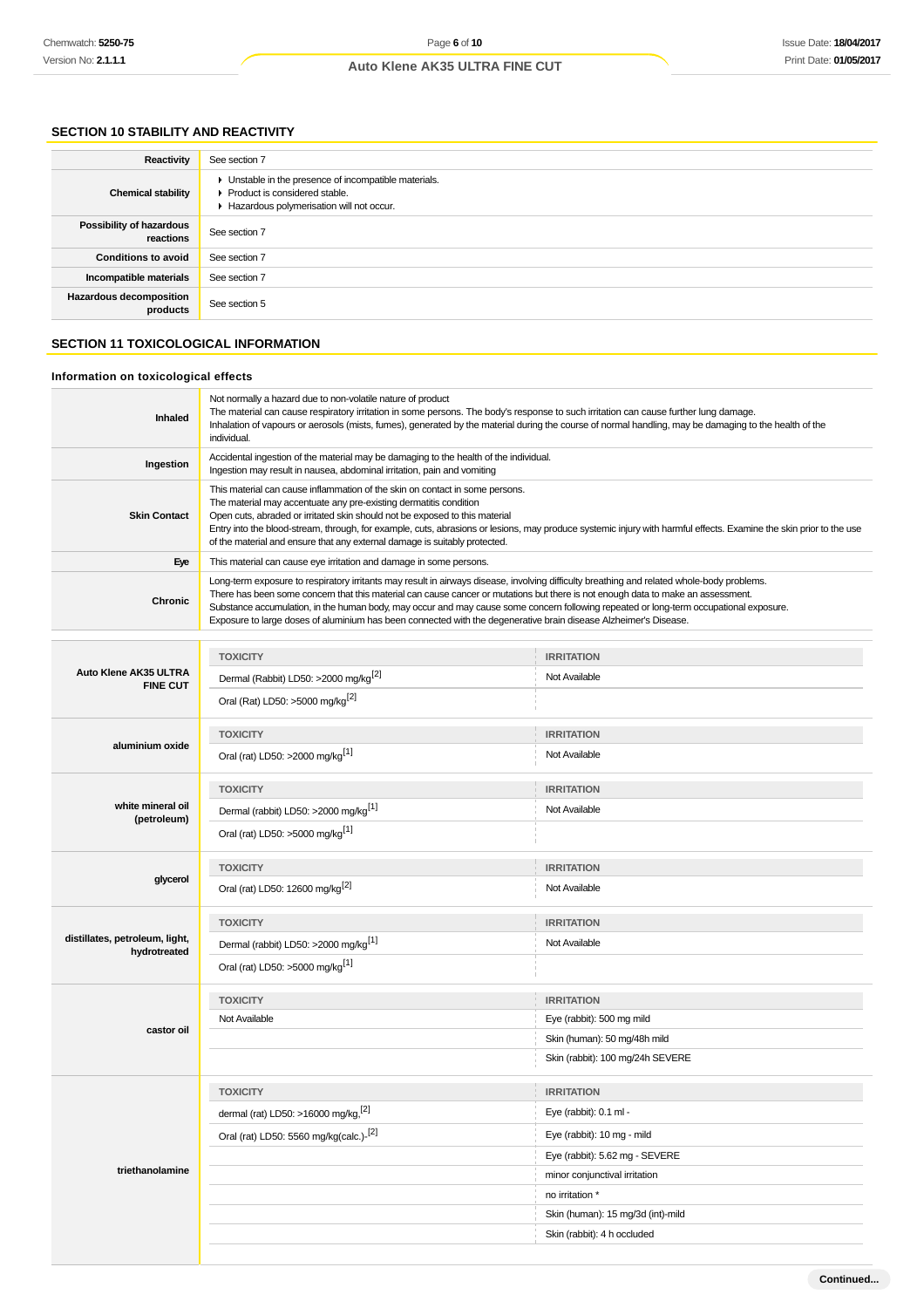|                                                                                                                |                                                                                                                                                                                                                                                                                                                                                                                                                                                                                                                                                                                                                                                                                                                                                                                                                                                                                                                                                                                                                                                                                                                                                                                                                                                                                                                                                                                                                                                                                                                                                                                                                                                                                                                                                                                                                                                                                                                                                                                                                                                                                                                                                                                                                                                                                                                                                                                                                                                                                                                                                                                                                                                                                                                                                                                                                                                                                                                                                                                                                                                                                                                                                                                                                                                                                                                                                                        | Skin (rabbit): 560 mg/24 hr- mild |  |
|----------------------------------------------------------------------------------------------------------------|------------------------------------------------------------------------------------------------------------------------------------------------------------------------------------------------------------------------------------------------------------------------------------------------------------------------------------------------------------------------------------------------------------------------------------------------------------------------------------------------------------------------------------------------------------------------------------------------------------------------------------------------------------------------------------------------------------------------------------------------------------------------------------------------------------------------------------------------------------------------------------------------------------------------------------------------------------------------------------------------------------------------------------------------------------------------------------------------------------------------------------------------------------------------------------------------------------------------------------------------------------------------------------------------------------------------------------------------------------------------------------------------------------------------------------------------------------------------------------------------------------------------------------------------------------------------------------------------------------------------------------------------------------------------------------------------------------------------------------------------------------------------------------------------------------------------------------------------------------------------------------------------------------------------------------------------------------------------------------------------------------------------------------------------------------------------------------------------------------------------------------------------------------------------------------------------------------------------------------------------------------------------------------------------------------------------------------------------------------------------------------------------------------------------------------------------------------------------------------------------------------------------------------------------------------------------------------------------------------------------------------------------------------------------------------------------------------------------------------------------------------------------------------------------------------------------------------------------------------------------------------------------------------------------------------------------------------------------------------------------------------------------------------------------------------------------------------------------------------------------------------------------------------------------------------------------------------------------------------------------------------------------------------------------------------------------------------------------------------------------|-----------------------------------|--|
|                                                                                                                | <b>TOXICITY</b>                                                                                                                                                                                                                                                                                                                                                                                                                                                                                                                                                                                                                                                                                                                                                                                                                                                                                                                                                                                                                                                                                                                                                                                                                                                                                                                                                                                                                                                                                                                                                                                                                                                                                                                                                                                                                                                                                                                                                                                                                                                                                                                                                                                                                                                                                                                                                                                                                                                                                                                                                                                                                                                                                                                                                                                                                                                                                                                                                                                                                                                                                                                                                                                                                                                                                                                                                        | <b>IRRITATION</b>                 |  |
| water                                                                                                          | Not Available                                                                                                                                                                                                                                                                                                                                                                                                                                                                                                                                                                                                                                                                                                                                                                                                                                                                                                                                                                                                                                                                                                                                                                                                                                                                                                                                                                                                                                                                                                                                                                                                                                                                                                                                                                                                                                                                                                                                                                                                                                                                                                                                                                                                                                                                                                                                                                                                                                                                                                                                                                                                                                                                                                                                                                                                                                                                                                                                                                                                                                                                                                                                                                                                                                                                                                                                                          | Not Available                     |  |
| Legend:                                                                                                        | 1. Value obtained from Europe ECHA Registered Substances - Acute toxicity 2.* Value obtained from manufacturer's SDS. Unless otherwise specified data<br>extracted from RTECS - Register of Toxic Effect of chemical Substances                                                                                                                                                                                                                                                                                                                                                                                                                                                                                                                                                                                                                                                                                                                                                                                                                                                                                                                                                                                                                                                                                                                                                                                                                                                                                                                                                                                                                                                                                                                                                                                                                                                                                                                                                                                                                                                                                                                                                                                                                                                                                                                                                                                                                                                                                                                                                                                                                                                                                                                                                                                                                                                                                                                                                                                                                                                                                                                                                                                                                                                                                                                                        |                                   |  |
| <b>WHITE MINERAL OIL</b><br>(PETROLEUM)                                                                        | The materials included in the Lubricating Base Oils category are related from both process and physical-chemical perspectives;<br>The potential toxicity of a specific distillate base oil is inversely related to the severity or extent of processing the oil has undergone, since:<br>The adverse effects of these materials are associated with undesirable components, and<br>The levels of the undesirable components are inversely related to the degree of processing;<br>٠<br>Distillate base oils receiving the same degree or extent of processing will have similar toxicities;<br>The potential toxicity of residual base oils is independent of the degree of processing the oil receives.<br>٠<br>The reproductive and developmental toxicity of the distillate base oils is inversely related to the degree of processing.<br>Unrefined & mildly refined distillate base oils contain the highest levels of undesirable components, have the largest variation of hydrocarbon molecules and<br>have shown the highest potential cancer-causing and mutation-causing activities. Highly and severely refined distillate base oils are produced from unrefined<br>and mildly refined oils by removing or transforming undesirable components. In comparison to unrefined and mildly refined base oils, the highly and severely<br>refined distillate base oils have a smaller range of hydrocarbon molecules and have demonstrated very low mammalian toxicity. Testing of residual oils for<br>mutation-causing and cancer-causing potential has shown negative results, supporting the belief that these materials lack biologically active components or<br>the components are largely non-bioavailable due to their molecular size.<br>Toxicity testing has consistently shown that lubricating base oils have low acute toxicities.<br>For highly and severely refined distillate base oils:<br>In animal studies, the acute, oral, semilethal dose is >5g/kg body weight and the semilethal dose by skin contact is >2g/kg body weight. The semilethal<br>concentration for inhalation is 2.18 to >4 mg/L. The materials have varied from "non-irritating" to "moderately irritating" when tested for skin and eye irritation.<br>Testing for sensitisation has been negative. The effects of repeated exposure vary by species; in animals, effects to the testes and lung have been observed, as<br>well as the formation of granulomas. In animals, these substances have not been found to cause reproductive toxicity or significant increases in birth defects.<br>They are also not considered to cause cancer, mutations or chromosome aberrations.<br>Oral (rat) TCLo: 92000 mg/kg/92D-Cont. Generally the toxicity and irritation is of low order. White oils and highly/solvent refined oils have not shown the long<br>term risk of skin cancer that follows persistent skin contamination with some other mineral oils, due in all probability to refining that produces low content of both<br>polyaromatics (PAH) and benz-alpha-pyrenes (BaP)                                                                                                                                                                                                                                                                                      |                                   |  |
| <b>GLYCEROL</b>                                                                                                | At very high concentrations, evidence predicts that glycerol may cause tremor, irritation of the skin, eyes, digestive tract and airway. Otherwise it is of low<br>toxicity. There is no significant evidence to suggest that it causes cancer, genetic, reproductive or developmental toxicity.                                                                                                                                                                                                                                                                                                                                                                                                                                                                                                                                                                                                                                                                                                                                                                                                                                                                                                                                                                                                                                                                                                                                                                                                                                                                                                                                                                                                                                                                                                                                                                                                                                                                                                                                                                                                                                                                                                                                                                                                                                                                                                                                                                                                                                                                                                                                                                                                                                                                                                                                                                                                                                                                                                                                                                                                                                                                                                                                                                                                                                                                       |                                   |  |
| <b>DISTILLATES,</b><br>PETROLEUM, LIGHT,<br><b>HYDROTREATED</b>                                                | Kerosene may produce varying ranges of skin irritation, and a reversible eye irritation (if eyes are washed). Skin may be cracked or flaky and/or leathery, with<br>crusts and/or hair loss. It may worsen skin cancers. There may also be loss of weight, discharge from the nose, excessive tiredness, and wheezing. The<br>individual may be pale. There may be increase in the weight of body organs. There was no evidence of harm to pregnancy.                                                                                                                                                                                                                                                                                                                                                                                                                                                                                                                                                                                                                                                                                                                                                                                                                                                                                                                                                                                                                                                                                                                                                                                                                                                                                                                                                                                                                                                                                                                                                                                                                                                                                                                                                                                                                                                                                                                                                                                                                                                                                                                                                                                                                                                                                                                                                                                                                                                                                                                                                                                                                                                                                                                                                                                                                                                                                                                  |                                   |  |
| <b>CASTOR OIL</b>                                                                                              | The material may be irritating to the eye, with prolonged contact causing inflammation. Repeated or prolonged exposure to irritants may produce conjunctivitis.<br>The material may cause severe skin irritation after prolonged or repeated exposure and may produce on contact skin redness, swelling, the production of<br>vesicles, scaling and thickening of the skin. Repeated exposures may produce severe ulceration.<br>Some tumorigenic effects have been reported in animal studies The castor seed contains ricin, a toxic protein. Heating during the oil extraction process<br>denatures and inactivates the protein. However, harvesting castor beans may not be without risk. Allergenic compounds found on the plant surface can cause<br>permanent nerve damage, making the harvest of castor beans a human health risk. The United States Food and Drug Administration (FDA) has categorized<br>castor oil as "generally recognized as safe and effective" (GRASE) for over-the-counter use as a laxative with its major site of action the small intestine where<br>it is digested into ricinoleic acid. Despite castor oil being widely used to start labor in pregnant women, to date there is not enough research to show whether it<br>is effective to ripen the cervix or induce labour Due to its foul taste a heavy dose of castor oil was formerly used as a humiliating punishment for children and<br>adults. Victims of this treatment did sometimes die, as the dehydrating effects of the oil-induced diarrhea; however, even those victims who survived had to bear<br>the humiliation of the laxative effects resulting from excessive consumption of the oil.                                                                                                                                                                                                                                                                                                                                                                                                                                                                                                                                                                                                                                                                                                                                                                                                                                                                                                                                                                                                                                                                                                                                                                                                                                                                                                                                                                                                                                                                                                                                                                                                                                                                      |                                   |  |
| <b>TRIETHANOLAMINE</b>                                                                                         | The following information refers to contact allergens as a group and may not be specific to this product.<br>Contact allergies quickly manifest themselves as contact eczema, more rarely as urticaria or Quincke's oedema. The pathogenesis of contact eczema involves<br>a cell-mediated (T lymphocytes) immune reaction of the delayed type. Other allergic skin reactions, e.g. contact urticaria, involve antibody-mediated immune<br>reactions. The significance of the contact allergen is not simply determined by its sensitisation potential: the distribution of the substance and the opportunities<br>for contact with it are equally important. A weakly sensitising substance which is widely distributed can be a more important allergen than one with stronger<br>sensitising potential with which few individuals come into contact. From a clinical point of view, substances are noteworthy if they produce an allergic test<br>reaction in more than 1% of the persons tested.<br>Overexposure to most of these materials may cause adverse health effects.<br>Many amine-based compounds can cause release of histamines, which, in turn, can trigger allergic and other physiological effects, including constriction of<br>the bronchi or asthma and inflammation of the cavity of the nose. Whole-body symptoms include headache, nausea, faintness, anxiety, a decrease in blood<br>pressure, rapid heartbeat, itching, reddening of the skin, urticaria (hives) and swelling of the face, which are usually transient.<br>There are generally four routes of possible or potential exposure: inhalation, skin contact, eye contact, and swallowing.<br>Inhalation: Inhaling vapours may result in moderate to severe irritation of the tissues of the nose and throat and can irritate the lungs. Higher concentrations of<br>certain amines can produce severe respiratory irritation, characterized by discharge from the nose, coughing, difficulty in breathing and chest pain. Chronic<br>exposure via inhalation may cause headache, nausea, vomiting, drowsiness, sore throat, inflammation of the bronchi and lungs, and possible lung damage.<br>The material may produce severe irritation to the eye causing pronounced inflammation. Repeated or prolonged exposure to irritants may produce<br>conjunctivitis.<br>The material may cause skin irritation after prolonged or repeated exposure and may produce on contact skin redness, swelling, the production of vesicles,<br>scaling and thickening of the skin.<br>Studies done show that triethanolamine is of low toxicity following high dose exposure by swallowing, skin contact or inhalation. It has not been shown to cause<br>cancer, genetic defects, reproductive or developmental toxicity.<br>NOTE: Substance has been shown to be mutagenic in at least one assay, or belongs to a family of chemicals producing damage or change to cellular DNA.<br>Lachrymation, diarrhoea, convulsions, urinary tract changes, changes in bladder weight, changes in testicular weight, changes in thymus weight, changes in<br>liver weight, dermatitis after systemic exposure, kidney, ureter, bladder tumours recorded. Equivocal tumourigen by RTECS criteria. Dermal rabbit value<br>quoted above is for occluded patch in male or female animals * Union Carbide |                                   |  |
| <b>ALUMINIUM OXIDE &amp;</b><br>DISTILLATES,<br>PETROLEUM, LIGHT,<br><b>HYDROTREATED &amp;</b><br><b>WATER</b> | No significant acute toxicological data identified in literature search.                                                                                                                                                                                                                                                                                                                                                                                                                                                                                                                                                                                                                                                                                                                                                                                                                                                                                                                                                                                                                                                                                                                                                                                                                                                                                                                                                                                                                                                                                                                                                                                                                                                                                                                                                                                                                                                                                                                                                                                                                                                                                                                                                                                                                                                                                                                                                                                                                                                                                                                                                                                                                                                                                                                                                                                                                                                                                                                                                                                                                                                                                                                                                                                                                                                                                               |                                   |  |
| <b>WHITE MINERAL OIL</b>                                                                                       | The substance is classified by IARC as Group 3:                                                                                                                                                                                                                                                                                                                                                                                                                                                                                                                                                                                                                                                                                                                                                                                                                                                                                                                                                                                                                                                                                                                                                                                                                                                                                                                                                                                                                                                                                                                                                                                                                                                                                                                                                                                                                                                                                                                                                                                                                                                                                                                                                                                                                                                                                                                                                                                                                                                                                                                                                                                                                                                                                                                                                                                                                                                                                                                                                                                                                                                                                                                                                                                                                                                                                                                        |                                   |  |
| (PETROLEUM) &<br><b>TRIETHANOLAMINE</b>                                                                        | <b>NOT</b> classifiable as to its carcinogenicity to humans.<br>Evidence of carcinogenicity may be inadequate or limited in animal testing.                                                                                                                                                                                                                                                                                                                                                                                                                                                                                                                                                                                                                                                                                                                                                                                                                                                                                                                                                                                                                                                                                                                                                                                                                                                                                                                                                                                                                                                                                                                                                                                                                                                                                                                                                                                                                                                                                                                                                                                                                                                                                                                                                                                                                                                                                                                                                                                                                                                                                                                                                                                                                                                                                                                                                                                                                                                                                                                                                                                                                                                                                                                                                                                                                            |                                   |  |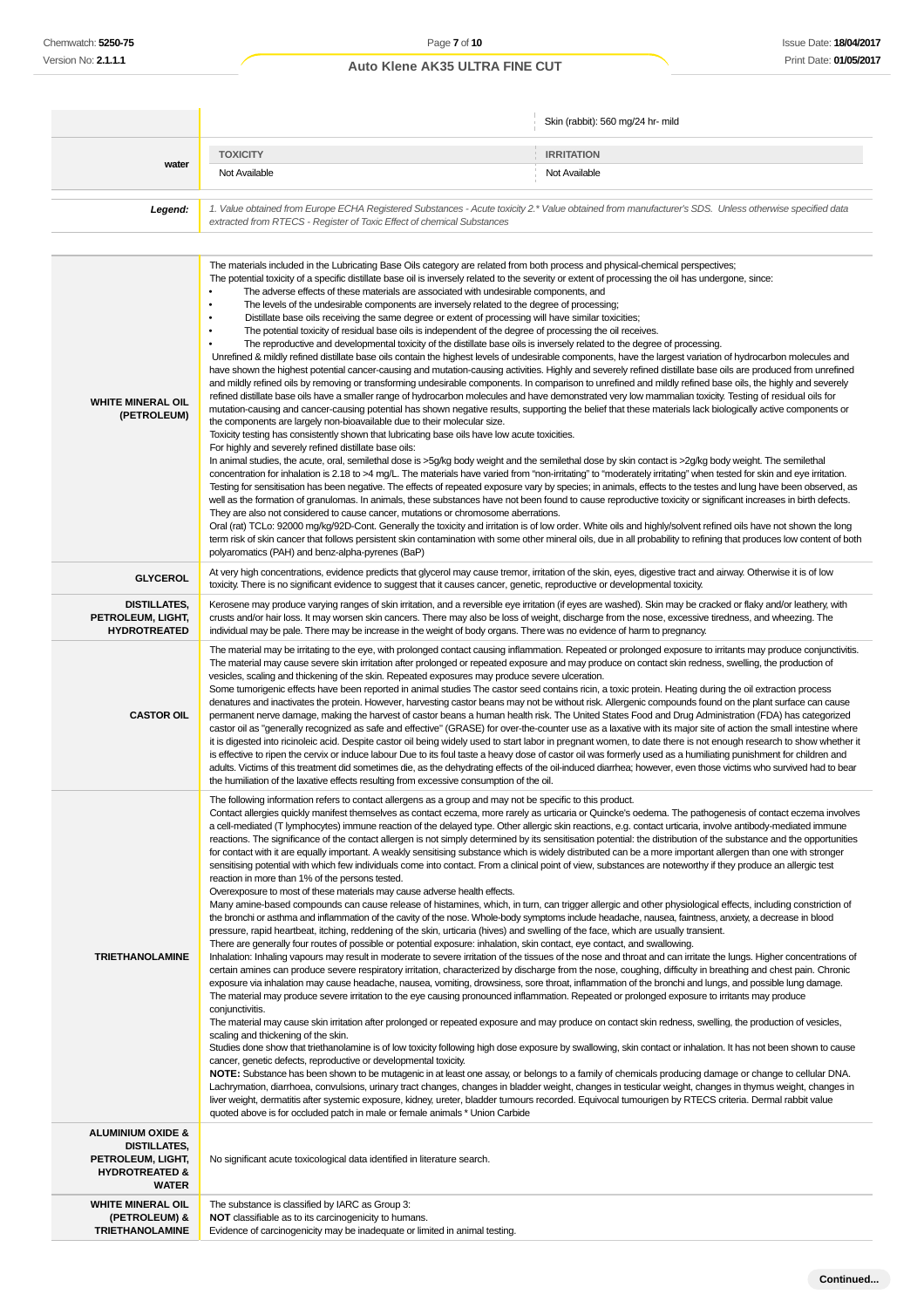Asthma-like symptoms may continue for months or even years after exposure to the material ends. This may be due to a non-allergic condition known as reactive airways dysfunction syndrome (RADS) which can occur after exposure to high levels of highly irritating compound. Main criteria for diagnosing RADS include the absence of previous airways disease in a non-atopic individual, with sudden onset of persistent asthma-like symptoms within minutes to hours of a **GLYCEROL &** documented exposure to the irritant. Other criteria for diagnosis of RADS include a reversible airflow pattern on lung function tests, moderate to severe **TRIETHANOLAMINE** bronchial hyperreactivity on methacholine challenge testing, and the lack of minimal lymphocytic inflammation, without eosinophilia. RADS (or asthma) following an irritating inhalation is an infrequent disorder with rates related to the concentration of and duration of exposure to the irritating substance. On the other hand, industrial bronchitis is a disorder that occurs as a result of exposure due to high concentrations of irritating substance (often particles) and is completely reversible after exposure ceases. The disorder is characterized by difficulty breathing, cough and mucus production. Acute Toxicity **X** Carcinogenicity  $\circ$ **Skin Irritation/Corrosion ● ◆ Productivity** Productivity Reproductivity  $\circ$ **Serious Eye Damage/Irritation STOT - Single Exposure**  $\overline{\mathbf{v}}$ **Respiratory or Skin ratory or Skin**<br>sensitisation **or STOT - Repeated Exposure**  $\circ$ **Mutagenicity Aspiration Hazard**  $\circ$ Legend:  $\mathbf{X}$  – Data available but does not fill the criteria for classification

– Data available to make classification

 $\bigcap$  – Data Not Available to make classification

#### **SECTION 12 ECOLOGICAL INFORMATION**

#### **Toxicity**

| Auto Klene AK35 ULTRA<br><b>FINE CUT</b>       | <b>ENDPOINT</b>   | <b>TEST DURATION (HR)</b> | <b>SPECIES</b>                | VALUE             | <b>SOURCE</b>     |
|------------------------------------------------|-------------------|---------------------------|-------------------------------|-------------------|-------------------|
|                                                | Not<br>Applicable | Not Applicable            | Not Applicable                | Not<br>Applicable | Not<br>Applicable |
|                                                | <b>ENDPOINT</b>   | <b>TEST DURATION (HR)</b> | <b>SPECIES</b>                | VALUE             | <b>SOURCE</b>     |
|                                                | LC50              | 96                        | Fish                          | 0.0029mg/L        | $\overline{2}$    |
| aluminium oxide                                | EC50              | 48                        | Crustacea                     | 0.7364mg/L        | $\boldsymbol{2}$  |
|                                                | <b>EC50</b>       | 96                        | Algae or other aquatic plants | 0.0054mg/L        | $\overline{2}$    |
|                                                | EC50              | 168                       | Crustacea                     | 0.0076mg/L        | $\overline{c}$    |
|                                                | <b>NOEC</b>       | 72                        | Algae or other aquatic plants | $>=0.004$ mg/L    | $\overline{c}$    |
| white mineral oil                              | <b>ENDPOINT</b>   | <b>TEST DURATION (HR)</b> | <b>SPECIES</b>                | VALUE             | <b>SOURCE</b>     |
| (petroleum)                                    | Not<br>Applicable | Not Applicable            | Not Applicable                | Not<br>Applicable | Not<br>Applicable |
|                                                | <b>ENDPOINT</b>   | <b>TEST DURATION (HR)</b> | <b>SPECIES</b>                | VALUE             | <b>SOURCE</b>     |
|                                                | <b>LC50</b>       | 96                        | Fish                          | $>11$ mg/L        | $\overline{2}$    |
| glycerol                                       | EC50              | 96                        | Algae or other aquatic plants | 77712.039mg/L     | 3                 |
|                                                | EC <sub>0</sub>   | 24                        | Crustacea                     | >500mg/L          | $\mathbf{1}$      |
|                                                | <b>ENDPOINT</b>   | <b>TEST DURATION (HR)</b> | <b>SPECIES</b>                | VALUE             | <b>SOURCE</b>     |
| distillates, petroleum, light,<br>hydrotreated | LC50              | 96                        | Fish                          | 2.2mg/L           | 4                 |
|                                                | <b>NOEC</b>       | 3072                      | Fish                          | $=1$ mg/L         | $\mathbf{1}$      |
|                                                | <b>ENDPOINT</b>   | <b>TEST DURATION (HR)</b> | <b>SPECIES</b>                | VALUE             | <b>SOURCE</b>     |
| castor oil                                     | Not<br>Applicable | Not Applicable            | Not Applicable                | Not<br>Applicable | Not<br>Applicable |
|                                                | <b>ENDPOINT</b>   | <b>TEST DURATION (HR)</b> | <b>SPECIES</b>                | VALUE             | <b>SOURCE</b>     |
|                                                | <b>LC50</b>       | 96                        | Fish                          | 11800mg/L         |                   |
| triethanolamine                                | <b>EC50</b>       | 96                        | Algae or other aquatic plants | 169mg/L           |                   |
|                                                | EC10              | 96                        | Algae or other aquatic plants | $7.1 \text{mg/L}$ | $\mathbf{1}$      |
|                                                | <b>NOEC</b>       | 504                       | Crustacea                     | 16mg/L            | $\mathbf{1}$      |
|                                                | <b>ENDPOINT</b>   | <b>TEST DURATION (HR)</b> | <b>SPECIES</b>                | VALUE             | <b>SOURCE</b>     |
| water                                          | Not<br>Applicable | Not Applicable            | Not Applicable                | Not<br>Applicable | Not<br>Applicable |

**Legend:** Extracted from 1. IUCLID Toxicity Data 2. Europe ECHA Registered Substances - Ecotoxicological Information - Aquatic Toxicity 3. EPIWIN Suite V3.12 (QSAR) - Aquatic Toxicity Data (Estimated) 4. US EPA, Ecotox database - Aquatic Toxicity Data 5. ECETOC Aquatic Hazard Assessment Data 6. NITE (Japan) - Bioconcentration Data 7. METI (Japan) - Bioconcentration Data 8. Vendor Data

#### **for lubricating oil base stocks:**

**Vapor Pressure** Vapor pressures of lubricating base oils are reported to be negligible. In one study, the experimentally measured vapour pressure of a solvent-dewaxed heavy paraffinic distillate base oil was 1.7 x 10exp-4 Pa . Since base oils are mixtures of C15 to C50 paraffinic, naphthenic, and aromatic hydrocarbon isomers, representative components of those structures were selected to calculate a range of vapor pressures. The estimated vapor pressure values for these selected components of base oils ranged from 4.5 x 10exp-1 Pa to 2 x 10exp-13Pa. Based on Dalton's Law the expected total vapour pressure for base oils would fall well below minimum levels (10exp-5 Pa) of recommended experimental procedures.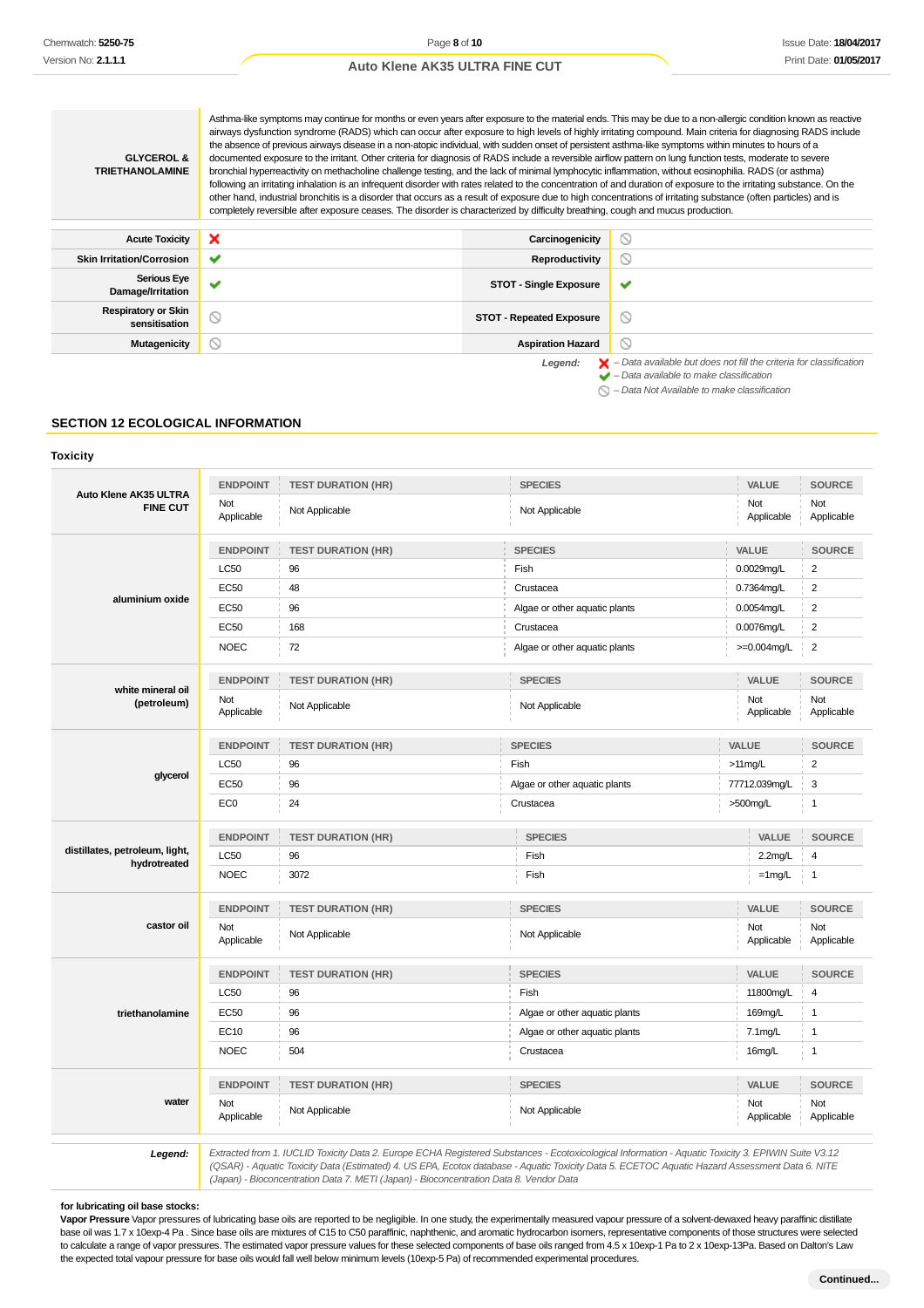Partition Coefficient (log Kow): In mixtures such as the base oils, the percent distribution of the hydrocarbon groups (i.e., paraffins, naphthenes, and aromatics) and the carbon chain lengths determines in-part the partitioning characteristics of the mixture. Generally, hydrocarbon chains with fewer carbon atoms tend to have lower partition coefficients than those with higher carbon numbers .However, due to their complex composition, unequivocal determination of the log Kow of these hydrocarbon mixtures cannot be made.

For Glycerol: Log Kow: -2.66 to -2.47, Atmospheric Fate: Glycerol is broken down in the air by hydroxyl radicals the half-life for this process is 6.8 hours. However, only a negligible amount of the substance will move to the atmospheric compartment. Terrestrial Fate: Only a negligible amount of glycerol will move into the soil compartment, if released into the environment. Aquatic Fate: Glycerol is considered to be readily biodegradable in the aquatic environment. Pre-adapted microorganisms can break glycerol down rapidly in oxygenated/low oxygen waters. The substance is not expected to react with water. When released to water, 100% of the substance will remain in the water compartment - only negligible amounts will be distributed to sediment. Drinking Water Standards: hydrocarbon total: 10 ug/l (UK max.).

For Aluminium and its Compunds and Salts:

Environmental Fate - As an element, aluminium cannot be degraded in the environment, but may undergo various precipitation or ligand exchange reactions. Aluminium in compounds has only one oxidation state (+3), and would not undergo oxidation-reduction reactions under environmental conditions. Aluminium can be complexed by various ligands present in the environment (e.g., fulvic and humic acids). The solubility of aluminium in the environment will depend on the ligands present and the pH.

Atmospheric Fate: Air Quality Standards: none available.

Aquatic Fate: The hydrated aluminium ion undergoes hydrolysis. The speciation of aluminium in water is pH dependent.

**DO NOT** discharge into sewer or waterways.

### **Persistence and degradability**

| Ingredient      | Persistence: Water/Soil | Persistence: Air |
|-----------------|-------------------------|------------------|
| glycerol        | LOW                     | LOW              |
| triethanolamine | <b>LOW</b>              | LOW              |
| water           | LOW                     | LOW              |

#### **Bioaccumulative potential**

| Ingredient                                     | <b>Bioaccumulation</b>  |
|------------------------------------------------|-------------------------|
| glycerol                                       | LOW (LogKOW = $-1.76$ ) |
| distillates, petroleum, light,<br>hydrotreated | $LOW (BCF = 159)$       |
| triethanolamine                                | LOW (BCF = $3.9$ )      |
| water                                          | LOW (LogKOW = $-1.38$ ) |

#### **Mobility in soil**

| Ingredient      | <b>Mobility</b>      |
|-----------------|----------------------|
| glycerol        | $HIGH (KOC = 1)$     |
| triethanolamine | $LOW (KOC = 10)$     |
| water           | LOW ( $KOC = 14.3$ ) |

# **SECTION 13 DISPOSAL CONSIDERATIONS**

| Waste treatment methods                |                                                                                                                                                                                                                                                                                                                                                                                                                                                                                                                                                                                                                                                                                                                                                                                                                                                                                                                                                                                                                                                                                                                                                                                                                                                                                                                                                                                                                                                                                    |
|----------------------------------------|------------------------------------------------------------------------------------------------------------------------------------------------------------------------------------------------------------------------------------------------------------------------------------------------------------------------------------------------------------------------------------------------------------------------------------------------------------------------------------------------------------------------------------------------------------------------------------------------------------------------------------------------------------------------------------------------------------------------------------------------------------------------------------------------------------------------------------------------------------------------------------------------------------------------------------------------------------------------------------------------------------------------------------------------------------------------------------------------------------------------------------------------------------------------------------------------------------------------------------------------------------------------------------------------------------------------------------------------------------------------------------------------------------------------------------------------------------------------------------|
| <b>Product / Packaging</b><br>disposal | Legislation addressing waste disposal requirements may differ by country, state and/or territory. Each user must refer to laws operating in their area. In some<br>areas, certain wastes must be tracked.<br>A Hierarchy of Controls seems to be common - the user should investigate:<br>Reduction<br>$\blacktriangleright$ Reuse<br>$\triangleright$ Recycling<br>• Disposal (if all else fails)<br>This material may be recycled if unused, or if it has not been contaminated so as to make it unsuitable for its intended use. If it has been contaminated, it may be<br>possible to reclaim the product by filtration, distillation or some other means. Shelf life considerations should also be applied in making decisions of this type.<br>Note that properties of a material may change in use, and recycling or reuse may not always be appropriate.<br>• DO NOT allow wash water from cleaning or process equipment to enter drains.<br>It may be necessary to collect all wash water for treatment before disposal.<br>In all cases disposal to sewer may be subject to local laws and regulations and these should be considered first.<br>• Where in doubt contact the responsible authority.<br>► Recycle wherever possible or consult manufacturer for recycling options.<br>Consult State Land Waste Authority for disposal.<br>• Bury or incinerate residue at an approved site.<br>▶ Recycle containers if possible, or dispose of in an authorised landfill. |

#### **SECTION 14 TRANSPORT INFORMATION**

#### **Labels Required**

| M <sub>0</sub> | <b>NO</b>                      |
|----------------|--------------------------------|
| --             | Applicable<br>Nr<br>udult<br>w |

**Land transport (ADG): NOT REGULATED FOR TRANSPORT OF DANGEROUS GOODS**

### **Air transport (ICAO-IATA / DGR): NOT REGULATED FOR TRANSPORT OF DANGEROUS GOODS**

#### **Sea transport (IMDG-Code / GGVSee): NOT REGULATED FOR TRANSPORT OF DANGEROUS GOODS**

#### **Transport in bulk according to Annex II of MARPOL and the IBC code**

Not Applicable